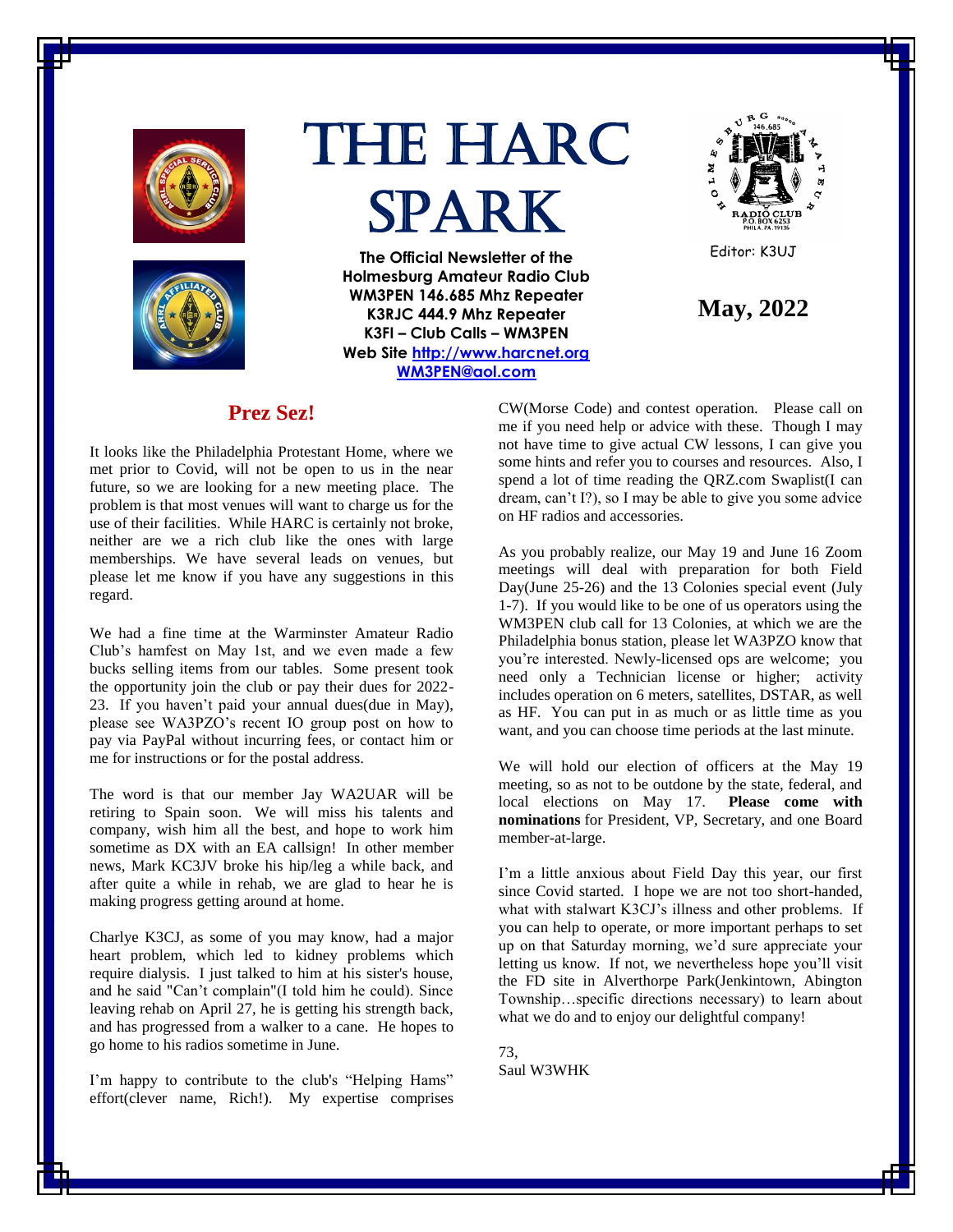# **March Trivia Question?**

What character was added to International Morse Code in 2004?

## **HARC Membership Dues**

If you have not renewed yet, please do so.

Club membership begins on May  $1<sup>st</sup>$ . Full member (licensed ham) @ \$20 Family member (licensed ham, after first member pays full dues) @ \$5 (Name, Call) Associate member (unlicensed person) @ \$5

Make checks payable to H.A.R.C and mail to: 3341 Sheffield Ave, Philadelphia, PA 19136

Please add a note with your: Name Call Address Phone Number E-Mail address Note if you are an ARRL member

As alternative use PayPal: [Wm3pen@arrl.net](mailto:Wm3pen@arrl.net) and put the information in the note box.

When sending in dues via Paypal using the web interface the procedures changed for submitting dues as a friend.

On \$20 there is a \$1.07 service fee. If you use the Donate button there is a 2.89% of the transaction plus a .49 fixed fee. Currently out of the \$20 that you submit the Club get s \$18.93.

By using the attached guidelines there will be no service fees.

| Paypal has<br>changed the<br>way that money<br>is sent to a<br>Friend without<br>Service fees    | On \$20 there is a \$1.07 service fee. If you use the Donate button there is a 2.89% of<br>the transaction plus a .49 fixed fee. Currently out of the \$20 that you submit the<br>Club gets \$18.93. |            |                                                                                                                                   |                                       |              |          |
|--------------------------------------------------------------------------------------------------|------------------------------------------------------------------------------------------------------------------------------------------------------------------------------------------------------|------------|-----------------------------------------------------------------------------------------------------------------------------------|---------------------------------------|--------------|----------|
| DO NOT CLICK<br>SEND AND<br><b>RECEIVE</b><br>DONATIONS or<br><b>SEND A DIGITAL</b><br>GIFT CARD | g                                                                                                                                                                                                    |            | Send a digital gift card<br>and personalize it with a message.<br>Send and receive donations<br>Find support and help others now. | Choose from over 300 gift card brands |              |          |
| At the top click<br>Send and<br>Request.                                                         |                                                                                                                                                                                                      | Dashboard  | <b>Finances</b>                                                                                                                   | <b>Send and Request</b>               | <b>Deals</b> | Wallet   |
| Type WM3PEN<br>@ARRL.NET in                                                                      |                                                                                                                                                                                                      |            | Send                                                                                                                              | Request                               |              | Contacts |
| the Send Money<br>Box                                                                            |                                                                                                                                                                                                      |            |                                                                                                                                   |                                       |              |          |
|                                                                                                  |                                                                                                                                                                                                      | Send money | Name, diusemante, email, or mobile                                                                                                |                                       |              |          |

## **ARRL makes Grants available**

Recently the ARRL announced that grants would be available to ham radio clubs. The grants are:

 Looking to fund projects that create significant impact beyond the applying club: transformative impact on Amateur Radio; create public awareness and support for Amateur Radio; educational and training impact

 Examples of projects include, but are not limited to: get on the air projects; ham training and skills development through mentoring; STEM and STEAM learning through Amateur Radio; station resources for use by the ham community; emergency communications and public service projects that emphasize training; club revitalization projects.

Club president W3WHK and Club treasurer WA3PZO attended a briefing on the grants. The grants range from \$2000 to \$25000. Complete info can be found at: <http://www.arrl.org/club-grant-program> The presentation can be found on the ARRL YouTube channel: <https://www.youtube.com/watch?v=lx42qAFknOw>

Given the current COVID limitations on meeting rooms one idea that came up was to submit a grant that would enable us to have quality hybrid meetings. This would include in person as well as via Zoom. We don't know what type of room we will be meeting in so we want to be prepared. We're also giving thought to ways to promote the club.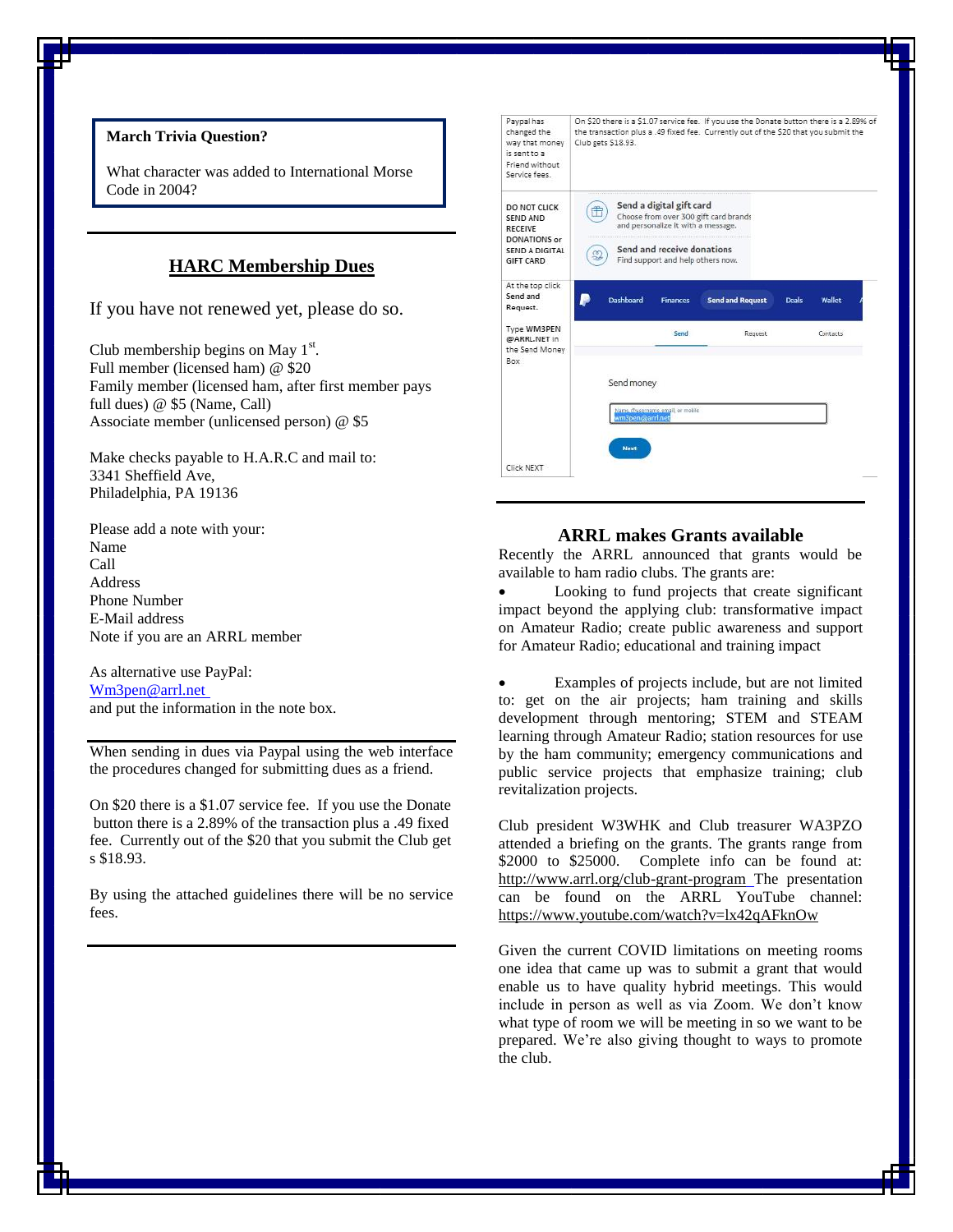Are there other things we could do? Sure but we have to be able to plan and carry out whatever we say we want to do in the grant proposal.

So here is where you come in. This is your club. What ideas do you have? What do you think we should put in the grant proposal? Contact Saul or Bob with your ideas. Post your ideas on the groups.io reflector.

## **In other news….**

Club files for IRS  $501c3$  status. – Thanks to 2 generous donations of \$100 each and money earned at the hamfest, Bob, WA3PZO, filed the necessary application for the Club to be considered a charitable organization under the IRS rules 501c3. Total cost was \$275. The review process will take at least 4 weeks- possibly 6 months. While not a requirement for the ARRL grant it was listed as a plus.

W3WHK and WA3PZO also met with Fred, AB1OC, President of the Nashua Area Radio Society, N1FD (NH). N1FD is considered a premier club and has been recognized as the (Dayton) Hamvention 2019 Club of the Year. We learned some of the things they are doing and ideas that worked and didn't work for them. AB1OC is on the ARRL Club grants committee. He is also the NH state coordinator for the 13 Colonies Special Event.

## **WW0WWV reaches out to WA3PZO for advice on doing a special event.**

In the past few years WW0WWV has been doing a special event to recognize the anniversary of WWV – the National Institute of Standards time radio station in Ft. Collins, CO. As they plan this year's event in the fall they wanted to learn from our experience with the 13 Colonies event if there were things they could do to make their event more successful. We discussed scheduling operators, qsl card design and techniques, certificates, operating modes, logging, etc.

## **On The Air**

#### **Museum Ships Weekend**

## **0000Z June 4, 2022 to 2359Z June 5, 2022**

Sponsored by The Battleship New Jersey Amateur Radio Station NJ2BB

This annual event puts museum ships from all over the world on the air. A museum ship is retired from active use and has been put on display for public visits, like the battleship New Jersey over in Camden and the Olympia and Becuna here at Penn's Landing.

This is not a contest, there is no scoring involved, but an opportunity to receive some exciting QSL cards. Most of the stations operate from the radio rooms of the actual ship. Generally these are WWII naval vessels, there are others from the Viet Nam era and other wars. Also some commercial ships.

The bulk of the operating will be in the General portion of the HF bands, SSB and digital.

For more information and a list of the ships that will be on the air visit[: https://nj2bb.org/museum/](https://nj2bb.org/museum/)

For a few years I assisted the N3SUB club and put the Becuna on the air. It was a lot of fun operating from her radio room and answering questions from the tours. They were surprised to see a live body and radios in operation. The last time we tried we were getting very high noise from an arcade that had been erected in the parking lot. That ended operations from the boat. (And yes, a submarine is a boat, not a ship.)

#### **Announcement from WX4NHC Amateur Radio Station at the National Hurricane Center, Miami Florida**

WX4NHC will be On-The-Air for the Annual Communications Test Saturday May 28th, 2022 from 9AM – 5 PM EDT (1300z-2100z)

This is our 42nd year of public service at NHC.

The purpose of this event is to test WX4NHC Amateur Radio Equipment and Antennas at NHC as well as Operator's home equipment, antennas and computers prior to this year's Hurricane Season, which starts June 1st and runs through November 30th.This event is good practice for Ham Radio Operators world-wide to practice Amateur Radio communications available during times of severe weather.

We will be making brief contacts on many frequencies and modes, exchanging signal reports and basic weather data exchange (Sunny, Rain, Temperature, etc.) with any station in any location.

WX4NHC will be On-The-Air on HF, VHF, UHF , 2 & 30 meter APRS and WinLink [wx4nhc@winlink.org](mailto:wx4nhc@winlink.org) subject must contain //WL2K.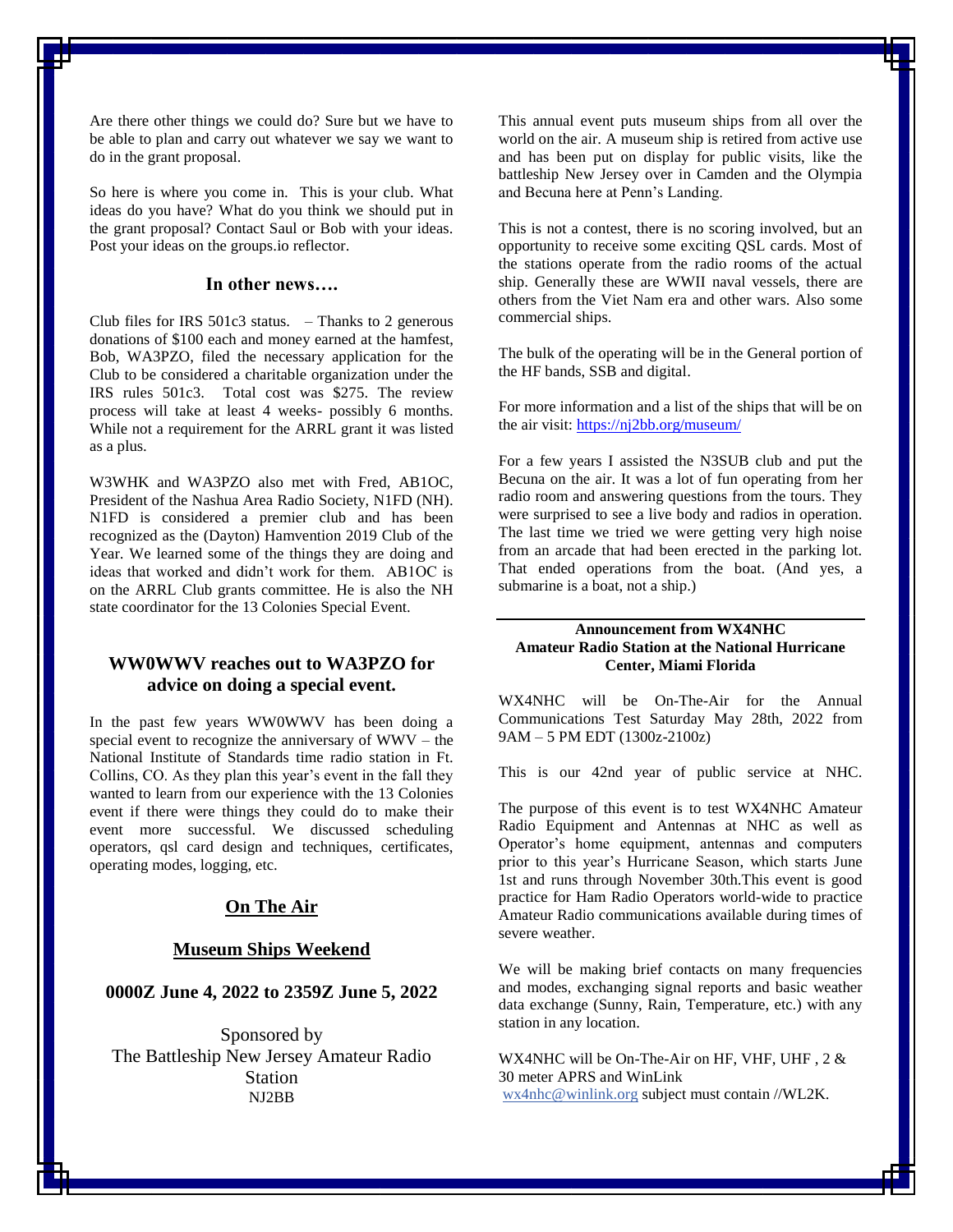We will try to stay on the Hurricane Watch Net frequency 14.325 MHz most of the time. Also 7.268 MHz depending on propagation. However, we will be operating different frequencies depending on QRM.

We will also be on VoIP Hurricane Net 4pm-5pm EDT (2000-2100z) (IRLP node 9219 / EchoLink WX-TALK Conference node 7203). <http://www.voipwx.net/>

WX4NHC will also make a few contacts on local VHF and UHF repeaters as well as Florida Statewide SARNET system to test our station equipment.

QSL Cards are available via WD4R. Please send your card with a S.A.S.E. Please do NOT send QSLs directly to the Hurricane Center address, as it will get delayed.

For more information about WX4NHC, please visit our website [www.wx4nhc.org](http://www.wx4nhc.org/)

73, Julio – WX4NHC/WD4R

## **13 Colonies**

It's getting close. This event is held during the first week on July as a seven day Special Event in celebration of the founding of our country. This is big. Last year there were over **250,000** contacts. A 25% increase over 2020.

 $2022$  is the  $14<sup>th</sup>$  running. It started in 2009 and HARC became involved in 2011 when we asked if they would like the birthplace of independence included. Our WM3PEN callsign was just a bonus. That first year four operators made 1200 contacts. The bulk being SSB on 20, 40, and 80. There was some PSK31.

Over the years our operation has evolved, adding more bands and modes with the contact count growing. Now we employ 20 plus operators and just about all the modes, including satellite. We are looking at trying SSTV this year.

For the history of our efforts visit the Original 13 Colony Special Event page on the HARC website. There are pictures of our past QSL cards, as well as information on what we did. In 2016 we even had operations from Independence National Park (Independence Hall and the Liberty Bell) and Valley Forge. You can't get more 13 Colonies than that.

Contact Bob –  $W$ A3PZO@aol.com if you wish to be an operator. You will receive a set of instructions and the address of the online schedule sheet. You do not have to commit to any specific amount of time, work what you are able. And just because you are an operator does not mean you can't join in the fun and try and get those other 13 Col stations. In 2021 we had over 10,000 contacts so the more participation we have the better we do.

One of the outgrowths from this was our involvement in the Stamps for the Wounded Program. We were getting a lot of QSL requests and it seemed a shame to let those stamps go to waste. Though the bulk of the confirmations are LOTW and EQSL, we still received close to 800 cards in the mail in 2021.

Note, we did hear back from the GB13COL crew and HARC has agreed to be the NA QSL manager. Hams will be directed to send their requests to K3UJ – Rich, and he will process them. Because most of the QSL's are from the US we arranged for the printing of the cards here by Randy - KB3IFH, who also prints our cards. GB13COL provided the artwork. The bulk of the cards were retained with a shipment going to England for the UK QSL requests

Bob, WA3PZO

## **Homebuilt**

Do you like building antennas or try to figure out how they work? Roy Lewallen, W7EL, the creator of the EZNEC antenna modeling software has retired on Jan  $1<sup>st</sup>$ 2022. In a contribution to the amateur radio community, he is offering his software for free. It can be downloaded from eznec.com. This is a very useful tool for anyone building their own antenna or trying to see the performance of what you are currently using.

We should than Roy for his generous gift.

<https://www.eznec.com/>

-----------------------------------------------------------------

Want to see where other hams are close to you. Here's a fun little tool from KT1F: <https://haminfo.tetranz.com/map>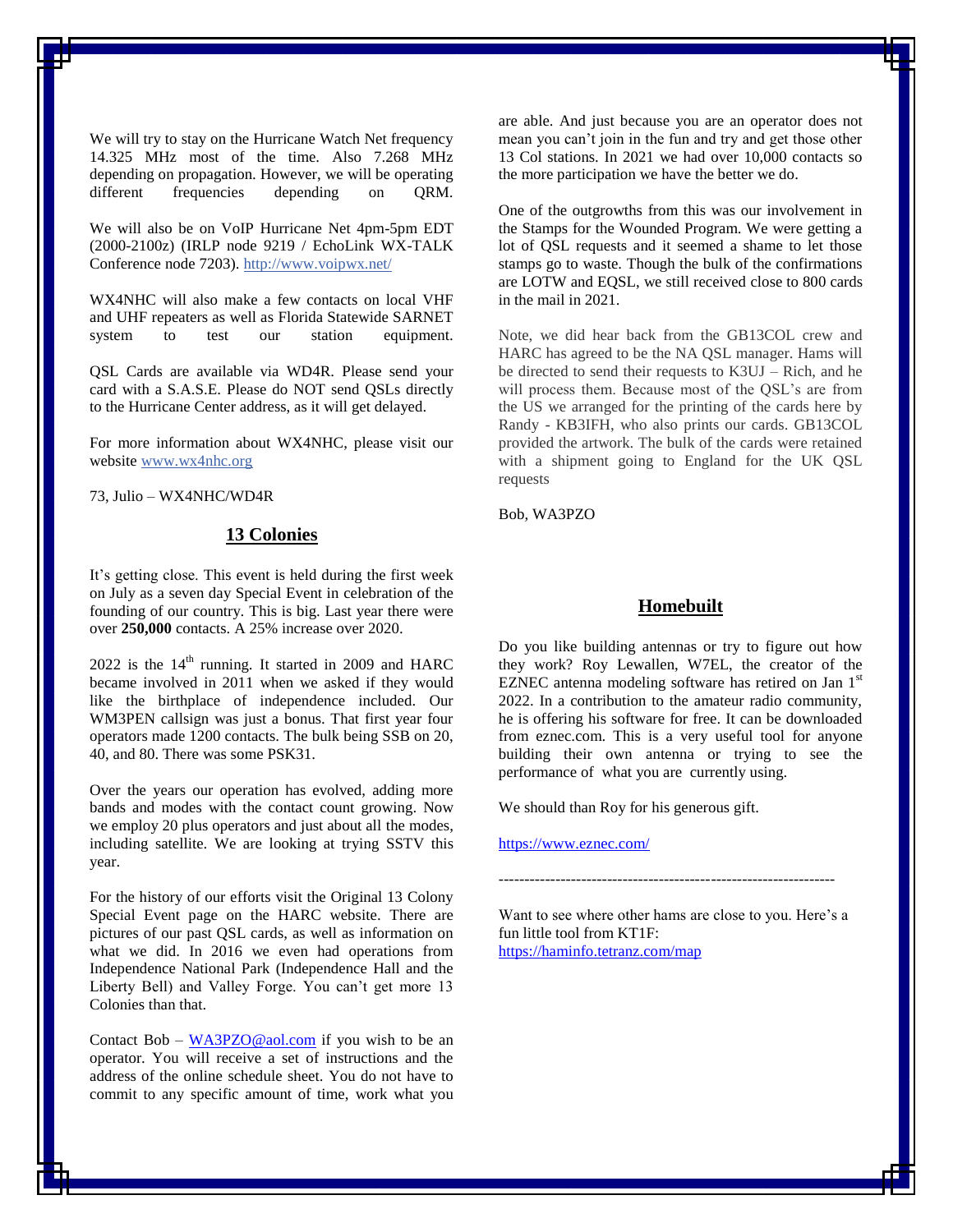#### **Events**

Warminster Amateur Radio Club Hamfest May 3, 2022

This was an enjoyable event. I was good to see members of the club again. Turnout was down from times in the past, but still there was a lot of activity. With tables inside and quite a bit of tailgate activity.

There were four seminars offered:

Bud Trench AA3B on "Improving Your Contest Score"

ARRL Hudson Division Director Ria Jairam N2RJ discussing "Station RF Measurement and the New FCC Guidelines for RF Exposure"

ARRL Atlantic Division Update by Division Director Tom Abernathy W3TOM & Vice-Director Bob Famiglio K3RF

ARRL EPA Section Update by Section Manager George Miller W3GWM

HARC had a table with a display on the 13 Colony event. Manning the table were Mike-N3LXN, Steve-K3FZT, Saul-W3WHK, Carl-N3ZZK, and Rich-K3UJ. Many members of the club visited. Some memberships were renewed and our Hamfest special added one new member. Offered items sold well and donated goods added to the club coffers.

Looking forward to next year's hamfest. Mark you calendar for the first Sunday in May. It's easy to get to, parking is close and there are no muddy fields to walk in.

## **Stay Connected!**

The HARC Club net meets every Wednesday night at 8 PM on the Club repeater. Check in and see what's going on. Net control, Austin – KA3ATT.

#### **The Elmer Net**

The "The Elmer Net" has now become part of the HARC weekly club net.

Are you a new ham, or an old hand with questions? Log into the HARC net and ask away!

Groups.io: WM3PEN/Holmesburg Amateur Radio Club

Facebook: Holmesburg Amateur Radio Club

# **Meetings**

Club meetings are held the third Thursday of the month at the Philadelphia Protestant Home, 6401 Martins Mill Road , Philadelphia, PA 19111. Time is 8PM.

**Currently club meetings will be conducted online using Zoom.**

#### **Upcoming Topics**

May 19, 2022 Officer Elections Field Day & 13 Colony planning.

June 16, 2022 Field Day & 13 Colony planning.

#### **PHILA ARES INFORMATION**

All amateurs interested in participating in ARES should check into the Phila ARES Net, Sunday's at 9:00 PM, local time, hosted on the Phil-Mont Repeater System; 147.030 MHz (+offset 91.5 PL)

;444.80 MHz (+offset 186.2 PL) When control operators are available, Echolink node 29742, WU3I-L, is on the repeater.

Backup link is KB3IV-L.

All amateurs are welcomed and encouraged to check in for more information. There is always a different topic of interest to the amateur community discussed with an informal round table of comments and suggestions.

HARC member, Cliff – KC3PGT, is the Philadelphia Emergency Coordinator, Section 1, EPA Region.

We look forward to hearing everyone on Sunday nights @ 9:00 pm. See web site for more information. - Visit the Philadelphia ARES web site <http://www.phlares.org/>

## **HF AWARDS MANAGER**

Are you getting close to having all 50 states confirmed for the Worked All States award or working enough grid squares for to qualify for the VUCC Award? As a HARC service you can now have your QSL cards verified by Bob, WA3PZO, and not have to ship the cards to ARRL